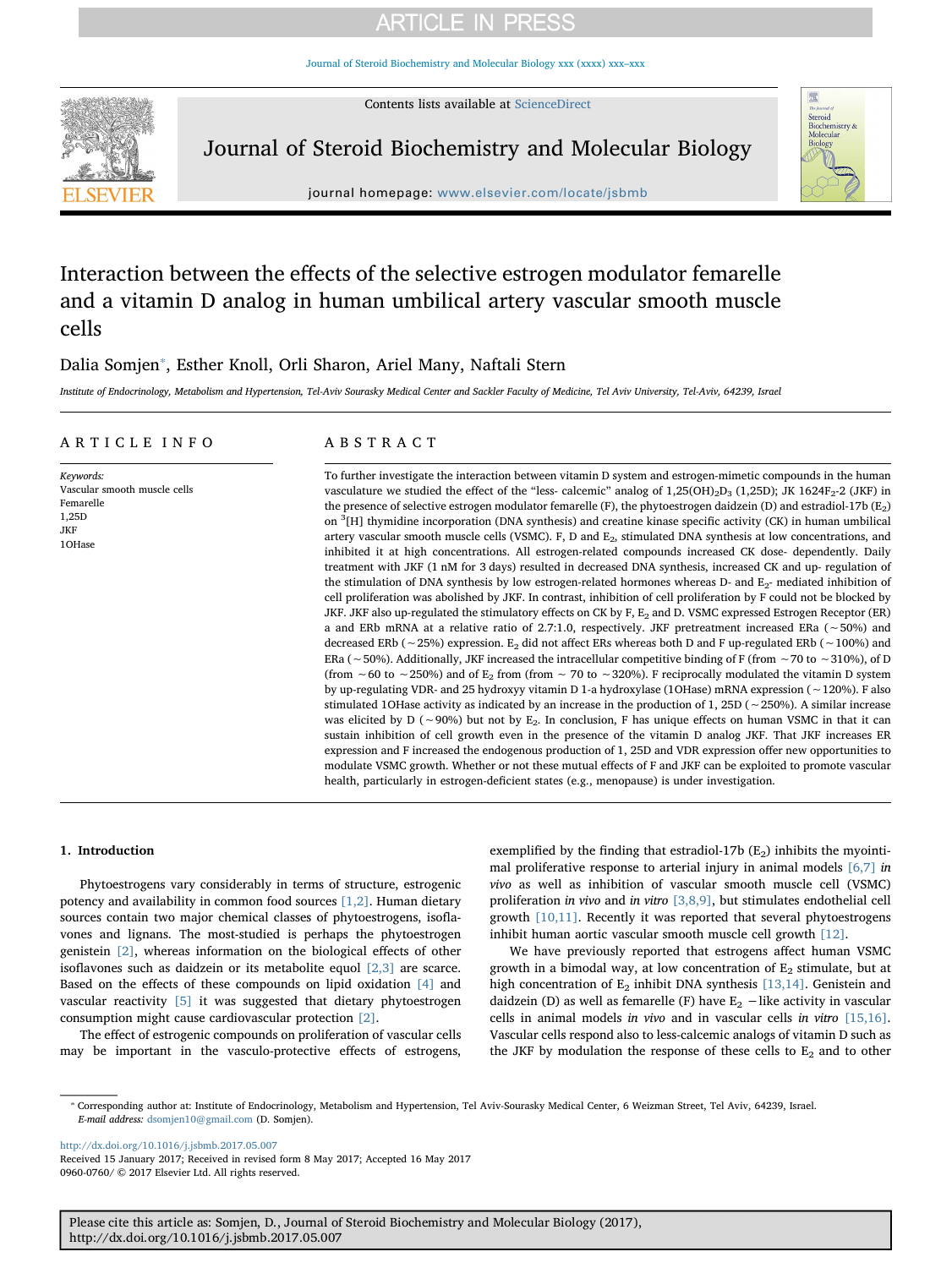estrogens [\[17,18\]](#page-3-10). CK stimulation in VSMC was up-regulated, whereas the inhibition of cell proliferation by high doses of  $E_2$  was abolished by pre-treatment with JKF [\[17,18\]](#page-3-10). This was probably because of the differential modulation of ERs in these cells [\[18\]](#page-3-11).

Here we compare the modulations by a vitamin D analog JKF on the effects of F, D and  $E_2$  on cell proliferation of human VSMC cells in vitro.

VSMC cells express high-affinity receptors for  $1,25(OH)<sub>2</sub>$  vitamin  $D<sub>3</sub>$ (VDR) [\[18,19\]](#page-3-11) and vitamin D metabolites exert numerous effects in VSMC [\[17\]](#page-3-10) which involve vital aspects of VSMC function and pathology, including contractility, growth and migration and the evolution of vascular calcifications. Evidence also suggests that 1, 25 (OH) $_2D_3$ inhibits VSMC replication and diminishes the mitogenic response to growth enhancers [\[17\]](#page-3-10).

Given the high circulating levels of the precursor of  $1,25$  (OH)<sub>2</sub>D<sub>3</sub>, we reasoned that a locally expressed 1OHase system enabled VSMC to regulate the concentrations of 1,25D in an autocrine and/or paracrine manner such that it can be governed by local factors and provide intracellular ligands for the VSMC vitamin D receptor. In the present study we show that a functional 1OHase is regulated in cultured human VSMC by F as well as by D and  $E_2$  leading to changes in 1OHase expression and activity.

#### 2. Materials and methods

#### 2.1. Materials

Estradiol-17b  $(E_2)$ , Daidzein (D) and creatine kinase assay kit were purchased from Sigma Chemicals Co. (St. Louis, MO). Femarelle (F) was purchased from Se- Cure Pharmaceuticals (Teradion, Israel). JKF was provided by Dr. G.H. Posner. All other materials were of analytical grade.

#### 2.2. Umbilical vascular smooth muscle cells (VSMC)

Umbilical VSMCs were prepared as previously described with minor modifications [\[13,14\]](#page-3-8). In brief, umbilical cords were collected shortly after delivery, and arteries were dissected, cleaned of blood and adventitia, and cut into tiny slices (1 to 3 mm). The segments were kept in culture in Medium 199 containing 20% fetal calf serum, glutamine, and antibiotics. Cell migration was detected within 5 to 7 days. Cells were fed twice a week and, on confluence, trypsinized and transferred to 24-well dishes. Cells were used only at passages 1 to 3 when expression of smooth muscle actin was clearly demonstrable.

#### 2.3. Assessment of DNA synthesis

Cells were grown until sub-confluence and then treated with various hormones or agents as indicated for 24 h either without or with pretreatment for three days of  $1 \text{ nM}$  JK-1264  $\text{F}_2$ -2 (JKF) [\[18\]](#page-3-11). <sup>3</sup>[H] thymidine was added for the last 2 h and its incorporation into DNA was assayed [\[13,14\]](#page-3-8), using Beckman scintillator beta counter.

#### 2.4. Creatine kinase extraction and assay

Cells were treated for 24 h with the various hormones or agents either without or with pretreatment for three days of 1 nM JKF [\[16\]](#page-3-12), protein extraction and assessment of CK activity were as previously described [\[13,14\].](#page-3-8)

### 2.5. Association of  $^3$ [H] estradiol  $-17$ b with VSMC

Cells were incubated with <sup>3</sup>[H]  $E_2$  [\[18\]](#page-3-11) at 37 ∘C; in the presence or absence of 500-fold excess of unlabeled hormones for 60 min. Cells were subsequently washed three times with PBS containing 1% BSA; and cell-associated <sup>3</sup>[H] E2 was determined using a Scintillating counter as described before [\[18\].](#page-3-11)

#### 2.6. Determination of mRNA by real time PCR

RNA was extracted from cells, and was subjected to reverse transcription as previously described [\[18,19\]](#page-3-11). ERa, ERb, VDR and 1OHase cDNA were used as standard controls.

#### 2.7. Assessment of 1OHase in VSMC

1OHase activity was assessed by the measurement of 1,25D generated within 60 min after the addition of  $25(OH)D_3$  (200 ng/ml) to culture, using the 1, 25 D I  $^{125}$  RIA kit from DiaSorin, Mn, USA [\[19\]](#page-3-13).

#### 2.8. Statistical analysis

Comparison between the control and various treatments were made by Anova. A P-value less than 0.05 was considered significant.

#### 3. Results

#### 3.1. The effects of JKF on the modulation of DNA synthesis and CK by femarelle in VSMC

JKF (1 nM daily for 3 days), which, by itself, decreased <sup>3</sup>[H] thymidine incorporation in VSMC [\[9\]](#page-3-14), increased the stimulation of DNA synthesis resulting from low dose of F (2 ng/ml) (about 2–3fold) and maintained the stimulation of DNA synthesis in the presence of D (30 nM) or  $E_2$  (0.3 nM) [\(Fig. 1](#page-1-0)B.). High concentrations of D (3000 nM), as well as a high concentration of  $E_2$  (30 nM) inhibit DNA synthesis; but did not inhibit this after pre-treatment with JKF were no more inhibitory [\(Fig. 1](#page-1-0)B.). In contrary, the effect on cell proliferation of F at a high concentration (200 ng/ml) remained inhibitory even after pretreatment with JKF ([Fig. 1C](#page-1-0)).

JKF (1 nM daily for 3 days), which increased the specific activity of CK in VSMC, further increased the stimulation of CK induced by the high doses of all the hormones tested: 200 ng/ml F as well as 3000 nM D or 30 nM E<sub>2</sub> increased CK by about 2-3 fold ([Fig. 1](#page-1-0)A.). Similar results were also obtained at low F concentrations (data not shown).

<span id="page-1-0"></span>

Fig. 1. Modulation by daily treatment with JKF on DNA synthesis and CK specific activity by high and low doses of F and D compared to  $\mathrm{E}_2$ , in VSMC cells. JKF was added daily for 3 days (at 1 nM) followed by 24 h treatment with F (2 (low) or 200 (high) ng/ml), D (30 or 3000 nM) or  $E<sub>2</sub>$  (0.3 (i) or 30 (h) nM). Results are means  $\pm$  SEM of 8–16 incubates from 2 to 4 experiments and are expressed as% change from basal <sup>3</sup>[H] thymidine incorporation in hormone-treated and of% change in basal CK specific activity in hormone-treated compared to untreated cells. \*p < 0.05; \*\*p < 0.01; \*\*\*p < 0.001 from vehicle-treated cells. The basal level of <sup>3</sup>[H] thymidine incorporation into DNA in VSMC was  $8200 \pm 1080$  dpm/well and the basal level of CK in VSMC was  $0.055 \pm 0.010$  mmol/min/mg.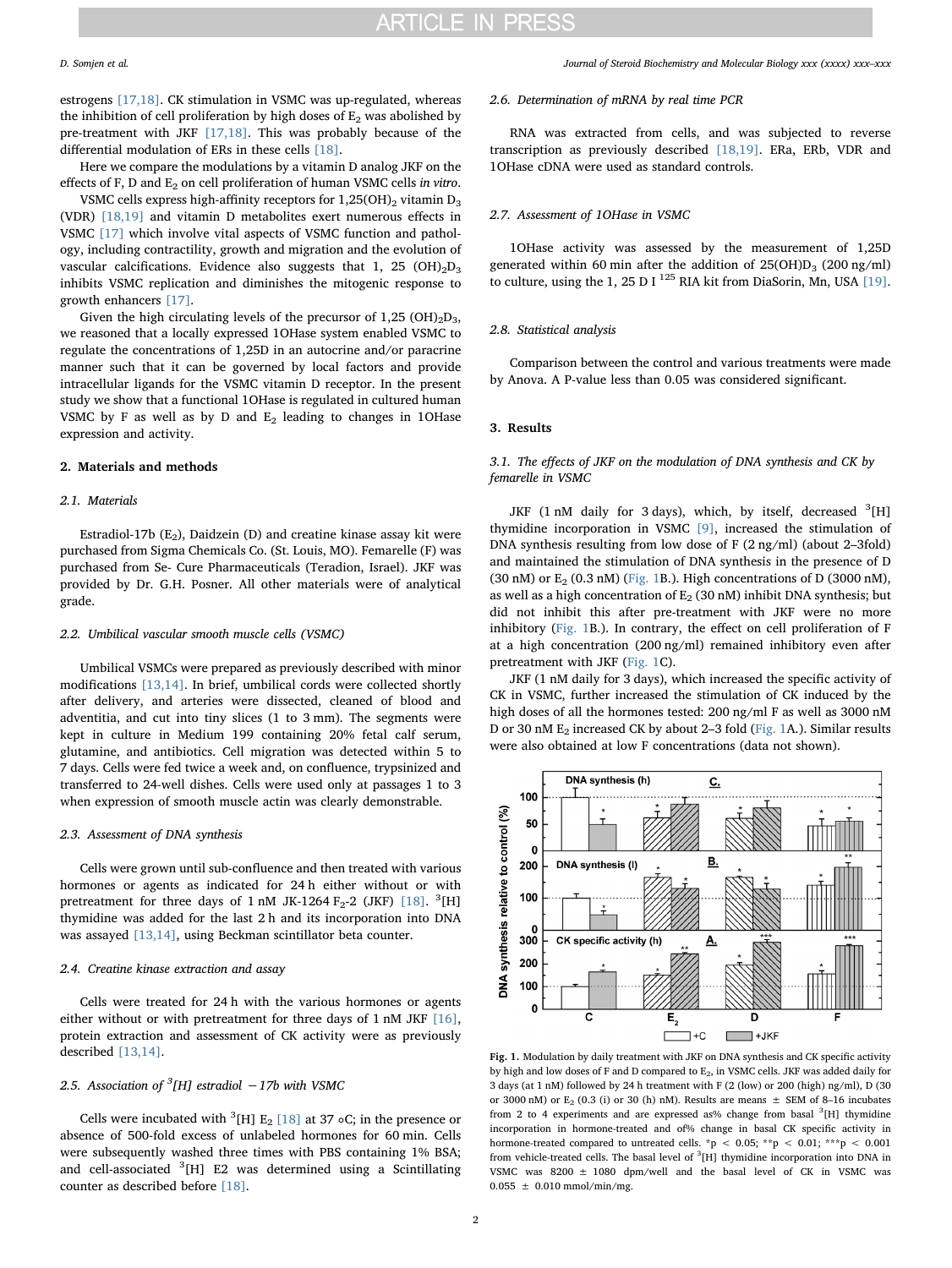<span id="page-2-0"></span>

Fig. 2. Real time PCR assay of mRNA levels of ERa and ERb in VSMC cells. Conditions are explained in Materials and Methods. Results are means of 5 experiments and are expressed as number of cycles needed to get these mRNA levels  $(2^{-DCT})$ .

#### 3.2. The effects of JKF and femarelle on ERa and ERb mRNA expression in VSMC

VSMC express mRNA for both ERa and ERb as measured by real time PCR with a higher abundance of ERa (ERa: ERb of 2.7:1) [\(Fig. 2](#page-2-0)). When cells were pretreated with JKF (1 nM daily for 3 days) there was a ∼ 50% increase in ERa [\(Fig. 3](#page-2-1)A.) but a ∼75% decrease in ERb ([Fig. 3](#page-2-1)B.). On the other hand pre-treatment with  $E_2$  (30 nM daily for 3 days) did not change their expression of either of the ERs [\(Fig. 3](#page-2-1)A. and B.). Still, pretreatment with F (20 ng/ml daily for 3 days) up regulated mRNA for both ERa [by ∼200%] [\(Fig. 3A](#page-2-1).) and ERb [by ∼150%] ([Fig. 3](#page-2-1)B.), D was similar to F in modulation of ERs.

### 3.3. The effects of JKF on the competitive  $^3$ [H]E $_2$  binding by the estrogens in VSMC

VSMC cells bind specifically  ${}^{3}$ [H] E<sub>2</sub> to intracellular sites, which are both nuclear and cytoplasmic. F as well as D or  $E_2$  itself but not JKF competes for these specific binding sites. Pre-treatment of the cells with JKF (1 nM daily for 3 days) increased significantly the specific binding of <sup>3</sup>[H] E<sub>2</sub> in the presence of F (from ∼70 to ∼310%), D (from ∼60 to ~50%) or E<sub>2</sub> itself (from ∼70 to ~320%) [\(Fig. 4\)](#page-2-2),

<span id="page-2-1"></span>

Fig. 3. The effect of daily treatment with JKF compared to  $E_2$ , D and F on the mRNA levels of ERa and ERb in VSMC cells as measured by real time PCR. JKF was added daily for 3 days (at 1 nM)  $E_2$  (at 3 nM), D (30 nM) and F (at 20 ng/ml). Results are means of 4 experiments and are expressed as% change in mRNA levels compared to untreated cells;  $^{\star}\text{p}$  < 0.05;  $^{\star\star}\text{p}$  < 0.01.

D. Somjen et al. *Journal of Steroid Biochemistry and Molecular Biology xxx (xxxx) xxx–xxx*

<span id="page-2-2"></span>

Fig. 4. The effect of daily treatment with JKF on intracellular binding of F, D or  $E_2$  in VSMC cells, as measured by competitive binding of  ${}^{3}$ [H] E<sub>2</sub>. Results are means of 4 experiments and are expressed as% modulation of the binding in JKF treated cells compared to untreated cells; \*\*p < 0.01.The basal level of  $E_2$  binding was 2500 ± 250dpm/well.

#### 3.4. The effects of femarelle on VDR, 1OHase expression and 1,25D production in VSMC

VSMC express VDR and 1OHase mRNA as demonstrated by Real Time PCR. These cells also produce 1,25D. In cellstreated daily for 3 days with 20 ng/ml F, 30 nM D or 3 nM E2, VDR mRNA was increased by 120, 100 and 50% respectively [\(Fig. 5A](#page-2-3)), 1OHase mRNA is increased by 130%, 100% and 50% respectively ([Fig. 5B](#page-2-3)). Basal production of 1, 25D in VSMC was  $1.25 + 0.18$  pmoles/mg protein. E<sub>2</sub> (30 nM for 24 h) did not affect the production of 1, 25D whereas F (200 ng/ml for 24 h) as well as D (3000 nM for 24 h) increased the production of 1,25 D by 250% and 90% respectively ([Fig. 5C](#page-2-3))

#### 4. Discussion

We have previously found that the exposure of the human vascular cells to phytoestrogens results in different effects on cell growth [\[15,16\]](#page-3-9) such as clear inhibition of VSMC growth, but in contrast stimulation of endothelial cell replication [\[15,16\].](#page-3-9) It appears that these compounds accelerate cell growth in some cell types but inhibit cell proliferation in others.

<span id="page-2-3"></span>

Fig. 5. The effect of daily treatment with F (20 ng/ml), D (30 nM) or  $E_2$  (3 nM) for 3 days on the mRNA levels of VDR, 1OHase mRNA in VSMC cells as measured by real time PCR and on the enzymatic conversion of  $25(OH)D_3$  into  $1,25D$  after 24 h treatment with F (200 ng/ml), D (3000 nM) or  $E_2$  (30 nM). Results are means of 4 experiments and are expressed as% change compared to untreated cells; \*p < 0.05; \*\*p < 0.01. The basal level of 1,25D is 18.06 + 0.29 pg/ml.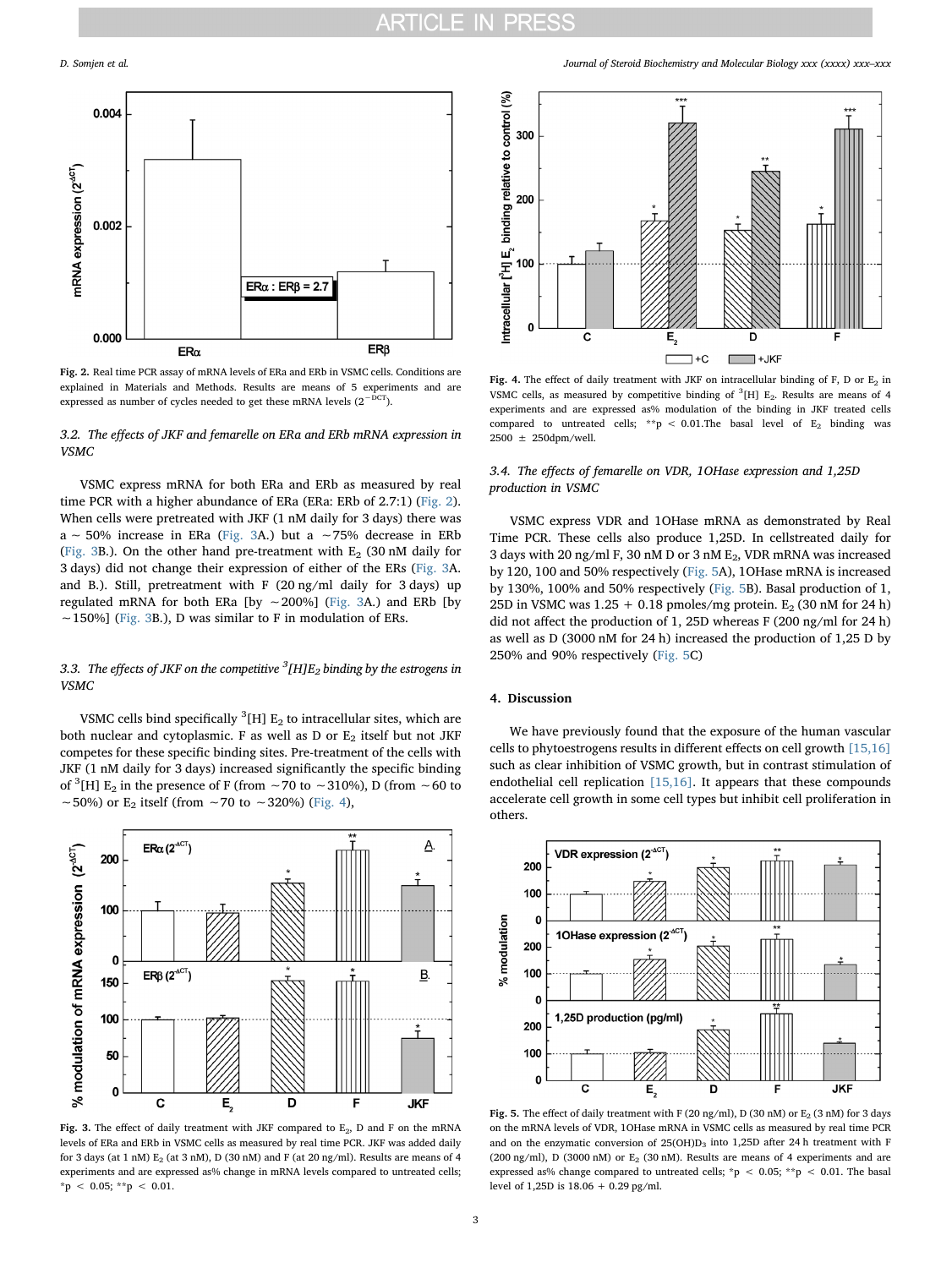The heterogeneity of the effect of the different phytoestrogens on human VSMC growth, probably depend on the interaction of each of the phytoestrogen with the variety of the estrogen receptors isoforms. ERb is probably predominantly expressed in human VSMC [\[6\].](#page-3-4) But there is also evidence that estrogen-induced inhibition of VSMC growth may take place even in the absence of either estrogen receptors, as was shown in either ERa or ERb knockout mice, in which the myointimal proliferative response to intimal injury can still be reduced by  $E_2$  [\[7\]](#page-3-15). On the other hand, some phytoestrogens could affect DNA synthesis by estrogen receptor-independent mechanisms such as via the inhibition of tyrosine kinases [\[24\]](#page-4-0) or protein kinase C [\[20\],](#page-4-1) or via antioxidant activity [\[21\]](#page-4-2) which leads to altered  $NO/O_2^-$  ratio. The inhibition of VSMC replication may retard atherogenesis while enhancement of DNA synthesis may promote myointimal proliferative response to injury. This requires caution in indiscriminate extrapolation of estrogenic properties to phytoestrogens with respect to cardiovascular disease.

VSMC cells express high affinity receptors of 1,  $25(OH)_{2}D_{3}$  suggesting that the arterial wall is a target for vitamin D action [\[18,22\]](#page-3-11). Vitamin D analogs were found by several reports to either suppress or stimulate [\[27\]](#page-4-3) cell proliferation in vascular cells. We found [\[18\]](#page-3-11) that vitamin analogs including JKF inhibit DNA synthesis in VSMC [\[18\]](#page-3-11). Vitamin D analogs also interact differently with  $E_2$  and some phytoestrogens [\[18\].](#page-3-11) This heterogeneity of interaction could result from differences in estogenic/phytoestrogenic effects on ERs expression, such as an increase in ERa and a decrease in ERb [\[25\].](#page-4-4)

In the present study, the inhibitory effect of F on VSMC growth [\[26,27\]](#page-4-5) was not affected by JKF, which differs from the inhibitory effects of  $E_2$  and D, both of which were aborted by JKF. Whether or not this results from ligand specific interaction profiler with the various known estrogen receptors is presently unclear and requires further elucidation. Pretreatment with JKF slightly increased the nuclear binding of  $E_2$  and D, but abolished the membranal binding of  $E_2$  [\[18\]](#page-3-11).

The effects of vitamin D and vitamin D analogs in human vascular cells responses, including their interaction with phytoestrogens, are probably modulated via classical vitamin D nuclear receptors [\[23\].](#page-4-6) In a previous report we showed that vitamin D analogs induce changes in both nuclear (ERa and ERb) and non-nuclear estrogen receptors/ binding elements [\[18\]](#page-3-11). Other mechanisms may also play a role, including interactions with co activators or co repressors of the different receptors [\[29\].](#page-4-7) Hence, further studies will be needed to elucidate the mechanism of action before the new combinations of the compounds can be assumed to be vasculoprotective.

Further, in was reported that the receptor isoform that is mainly expressed in human VSMC is ERb although the quantities of both ERs are quite similar [\[26\]](#page-4-5). But, there is evidence that estrogen- induced inhibition of VSMC growth may take place even in the absence of either estrogen receptors, since in either ERa or ERb knockout mice, the proliferative response of the myointima to injury can still be reduced by  $E_2$  [\[27\]](#page-4-3).

Here we show that JKF and F independently affect DNA synthesis and CK activity in human VSMC cells. The effects of JKF on human vascular cells responses to F and other estrogens like D are probably modulated via classical vitamin D nuclear receptors [\[17\]](#page-3-10) resulting in changes in both ERa and ERb, and also by modulating interactions with co activators and/or co repressors of the different receptors. Obviously further studies will be needed to elucidate the exact mechanism before the combinations of these compounds might be assumed to be vasculoprotective.

The synthesis of  $1,25 \text{ (OH)}_{2}\text{D}_{3}$  (1,25D) from its precursor 25(OH) $\text{D}_{3}$ , is catalyzed by 1OHase, an enzyme most abundantly expressed in cells of the nephron [\[19\]](#page-3-13). Renal 1OHase is subject to tight systemic metabolic control by calciotrophic hormones and by 1,25D itself. Nevertheless, extra renal production of 1,25D and/or discrete expression of 1OHase are now well documented in several other human cell types [\[28\]](#page-4-8). While the function of 1OHase, in many of these extra renal tissues is presently undefined, it appears that 1OHase is differentially

regulated in some of these sites.

VSMC are likely sensitive to the effects of the circulating 1,25D. Additionally, it appears that a locally regulated generation of 1,25D might provide yet another route to directly affect VSMC independent of systemic vitamin D [\[19\]](#page-3-13). Thus, regulation of 1OHase expression and activity in VSMC by several estrogens, offers a potentially important mechanism to further modulate the intracellular production rate of 1,25D. Further, locally generated 1,25 D might inhibit VSMC cell growth but clearly increases metabolic turnover as assessed by the CK activity [\[18,19\]](#page-3-11). That F modulates 1OHase expression and activity in VSMC complements observations that estrogen increases circulating levels of 1,25D in post-menopausal women [\[29\]](#page-4-7) although the mechanism underlying these in vivo changes remains unexplored. The present experiments show that the expression of an active 1OHase in human VSMC can be also up regulated by F, which complements our previous report that this system is subject to regulation by native estrogens. As active vitamin D, in turn, inhibits VSMC proliferation, the potential role of this system as an autocrine mechanism to modulate VSMC growth and differentiation merits further investigation.

#### References

- <span id="page-3-0"></span>[1] [G.G.J.M. Kuiper, S. Carlson, K. Grandien, E. Enmark, J. Haggbland, S. Nilsson,](http://refhub.elsevier.com/S0960-0760(17)30131-0/sbref0005) [J.A. Gustafsson, Comparison of the ligand binding speci](http://refhub.elsevier.com/S0960-0760(17)30131-0/sbref0005)ficity and transcript tissue [distribution of estrogen receptors, Endocrinology 138 \(1997\) 863](http://refhub.elsevier.com/S0960-0760(17)30131-0/sbref0005)–870.
- <span id="page-3-1"></span>[2] [L.W. Lissin, J.P. Cooke, Phytoestrogens and cardiovascular health, J. Am. Coll.](http://refhub.elsevier.com/S0960-0760(17)30131-0/sbref0010) [Cardiol. 35 \(2000\) 1403](http://refhub.elsevier.com/S0960-0760(17)30131-0/sbref0010)–1410.
- <span id="page-3-5"></span>[3] [A.K. Morey, A. Fedram, M. Razandi, B.A. Prins, R.M. Hu, E. Biesiada, Levin Estrogen](http://refhub.elsevier.com/S0960-0760(17)30131-0/sbref0015) [and progesterone inhibit vascular smooth muscle proliferation, Endocrinology 138](http://refhub.elsevier.com/S0960-0760(17)30131-0/sbref0015) [\(1997\) 3330](http://refhub.elsevier.com/S0960-0760(17)30131-0/sbref0015)–3339.
- <span id="page-3-2"></span>[4] [S. Kapiotis, M. Hermann, I. Held, Genistein the dietary derived angiogenesis](http://refhub.elsevier.com/S0960-0760(17)30131-0/sbref0020) [inhibitor prevents LDL oxidation and protect endothelial cells from damage by](http://refhub.elsevier.com/S0960-0760(17)30131-0/sbref0020) [atherogenic LDL, Arterioscler. Thromb. Vasc. Biol. 17 \(1997\) 2868](http://refhub.elsevier.com/S0960-0760(17)30131-0/sbref0020)–2874.
- <span id="page-3-3"></span>[5] [E.K. Honore, J.K. Williams, M.S. Anthony, T.B. Clarkson, Soy iso](http://refhub.elsevier.com/S0960-0760(17)30131-0/sbref0025)flavones enhance [coronary vascular reactivity in atherosclerotic female macaques, Fert. Steril. 67](http://refhub.elsevier.com/S0960-0760(17)30131-0/sbref0025) [\(1997\) 148](http://refhub.elsevier.com/S0960-0760(17)30131-0/sbref0025)–154.
- <span id="page-3-4"></span>[6] [Y.K. Hodges, L. Tung, X.D. Yan, I.D. Graham, K.B. Horwitz, L.D. Horowitz, Estrogen](http://refhub.elsevier.com/S0960-0760(17)30131-0/sbref0030) [receptors and: prevalence of estrogen receptor mRNA in human vascular smooth](http://refhub.elsevier.com/S0960-0760(17)30131-0/sbref0030) muscle and transcriptional eff[ects, Circulation 101 \(2000\) 1792](http://refhub.elsevier.com/S0960-0760(17)30131-0/sbref0030)–1798.
- <span id="page-3-15"></span>[7] [M.D. Iafrati, R.I.I. Karas, M. Aronovitz, S. Kim, T.R. Sullivan Jr, D.B. Lubahan,](http://refhub.elsevier.com/S0960-0760(17)30131-0/sbref0035) T.F. O'[Donnell Jr, K.S. Korach, M.I. Mendelsohn, Estrogen inhibits the vascular](http://refhub.elsevier.com/S0960-0760(17)30131-0/sbref0035) [Injury response in estrogen receptor](http://refhub.elsevier.com/S0960-0760(17)30131-0/sbref0035) α-deficient mice, Nat. Med. 3 (1997) 118–315.
- [8] [T.R. Sullivan, R.I.I. Karas, M. Aronovitz, G.T. Faller, J.P. Ziar, T.F. Smikth O'Dunnel,](http://refhub.elsevier.com/S0960-0760(17)30131-0/sbref0040) [M.E. Mendelson, Estrogen inhibits the response to injury in a mouse carotid Artery](http://refhub.elsevier.com/S0960-0760(17)30131-0/sbref0040) [model, J. Clin. Invest. 96 \(1995\) 2482](http://refhub.elsevier.com/S0960-0760(17)30131-0/sbref0040)–2488.
- <span id="page-3-14"></span>[9] [R. Vargas, B. Wroblewaska, A. Regi, J. Hatch, P.W. Ranwell, Oestradiol inhibits](http://refhub.elsevier.com/S0960-0760(17)30131-0/sbref0045) [smooth muscle cells proliferation of pig coronary artery, Br. J. Pharmacol. 109](http://refhub.elsevier.com/S0960-0760(17)30131-0/sbref0045) [\(1993\) 612](http://refhub.elsevier.com/S0960-0760(17)30131-0/sbref0045)–617.
- <span id="page-3-6"></span>[10] [T. Fostis, M. Pepper, H. Aldercreutz, G. Fleischmann, T. Hase, R. Montesano,](http://refhub.elsevier.com/S0960-0760(17)30131-0/sbref0050) [L. Schweigerer, Genistein, a dietary-derived inhibitor of in vitro angiogenesis, Proc.](http://refhub.elsevier.com/S0960-0760(17)30131-0/sbref0050) [Natl. Acad. Sci. U.S.A. 90 \(1992\) 2690](http://refhub.elsevier.com/S0960-0760(17)30131-0/sbref0050)–2694.
- [11] [K. Krasinski, I. Spyridopoulos, I. Asahara, R. Ven-der Zee, J.M. Isner, D.W. Losordo,](http://refhub.elsevier.com/S0960-0760(17)30131-0/sbref0055) [Estradiol accelerates functional recovery after arterial injury, Circulation 95 \(1997\)](http://refhub.elsevier.com/S0960-0760(17)30131-0/sbref0055) 1768–[1772.](http://refhub.elsevier.com/S0960-0760(17)30131-0/sbref0055)
- <span id="page-3-7"></span>[12] [R.K. Dubey, D.G. Gillespie, B. Imthurn, M. Rosselli, E.K. Jackson, P.J. Keller,](http://refhub.elsevier.com/S0960-0760(17)30131-0/sbref0060) [Phytoestrogen inhibit growth and MAP kinase activity in human aortic smooth](http://refhub.elsevier.com/S0960-0760(17)30131-0/sbref0060) [muscle cells, Hypertension 33 \(1 Pt 2\) \(1999\) 177](http://refhub.elsevier.com/S0960-0760(17)30131-0/sbref0060)–182.
- <span id="page-3-8"></span>[13] D. Somjen, F. Kohen, A. Jaff[e, Y. Amir-Zaltzman, E. Knoll, N. Stern, E](http://refhub.elsevier.com/S0960-0760(17)30131-0/sbref0065)ffect of [gonadal steroids and their antagonists on DNA synthesis in human vascular cells,](http://refhub.elsevier.com/S0960-0760(17)30131-0/sbref0065) Hypertension [32 \(1998\) 39](http://refhub.elsevier.com/S0960-0760(17)30131-0/sbref0065)–45.
- [14] D. Somjen, F. Kohen, A. Jaff[e, Y. Amir-Zaltzman, E. Knoll, N. Stern, E](http://refhub.elsevier.com/S0960-0760(17)30131-0/sbref0070)ffect of [gonadal steroids and their antagonists on DNA synthesis in human vascular cells,](http://refhub.elsevier.com/S0960-0760(17)30131-0/sbref0070) [Hypertension 32 \(1998\) 39](http://refhub.elsevier.com/S0960-0760(17)30131-0/sbref0070)–45.
- <span id="page-3-9"></span>[15] [D. Somjen, E. Knoll, F. Kohen, N. Stern, E](http://refhub.elsevier.com/S0960-0760(17)30131-0/sbref0075)ffects of phytoestrogens on DNA synthesis [and creatine kinase activity in vascular cells, Am. J. Hypertens. 14 \(2001\)](http://refhub.elsevier.com/S0960-0760(17)30131-0/sbref0075) 1256–[1262.](http://refhub.elsevier.com/S0960-0760(17)30131-0/sbref0075)
- <span id="page-3-12"></span>[16] [D. Somjen, F. Kohen, B. Gayer, E. Knoll, R. Limor, O. Sharon, G.H. Posner, N. Stern,](http://refhub.elsevier.com/S0960-0760(17)30131-0/sbref0080) [A non calcemic Vitamin D analog modulates nuclear and putative membranal](http://refhub.elsevier.com/S0960-0760(17)30131-0/sbref0080) [estrogen receptors in cultured human vascular smooth muscle cells, J. Steroid](http://refhub.elsevier.com/S0960-0760(17)30131-0/sbref0080) [Biochem. Mol. Biol. 8 \(2004\) 9](http://refhub.elsevier.com/S0960-0760(17)30131-0/sbref0080)–90 (397- 399).
- <span id="page-3-10"></span>[17] [D. Somjen, F. Kohen, Y. Amir-Zaltzman, E. Knoll, N. Stern, Vitamin D analogs](http://refhub.elsevier.com/S0960-0760(17)30131-0/sbref0085) [modulate the action of gonadal steroids in human vascular cells in vitro, Am. J.](http://refhub.elsevier.com/S0960-0760(17)30131-0/sbref0085) [Hypertens. 13 \(2000\) 396](http://refhub.elsevier.com/S0960-0760(17)30131-0/sbref0085)–403.
- <span id="page-3-11"></span>[18] [D. Somjen, E. Knoll, F. Kohen, N. Stern, E](http://refhub.elsevier.com/S0960-0760(17)30131-0/sbref0090)ffects of phytoestrogens on DNA synthesis [and creatine kinase activity in vascular cells, Am. J. Hypertens. 14 \(2001\)](http://refhub.elsevier.com/S0960-0760(17)30131-0/sbref0090) 1256–[1262.](http://refhub.elsevier.com/S0960-0760(17)30131-0/sbref0090)
- <span id="page-3-13"></span>[19] [D. Somjen, Y. Weisman, F. Kohen, B. Gayer, R. Limor, O. Sharon, N. Jaccard,](http://refhub.elsevier.com/S0960-0760(17)30131-0/sbref0095) E. Knoll, N. Stern, 25 hydroxy- vitamin D<sub>3</sub>- 1 (hydroxylase is expressed in human [vascular smooth muscle cells and is up regulated by Parathyroid Hormone and](http://refhub.elsevier.com/S0960-0760(17)30131-0/sbref0095)